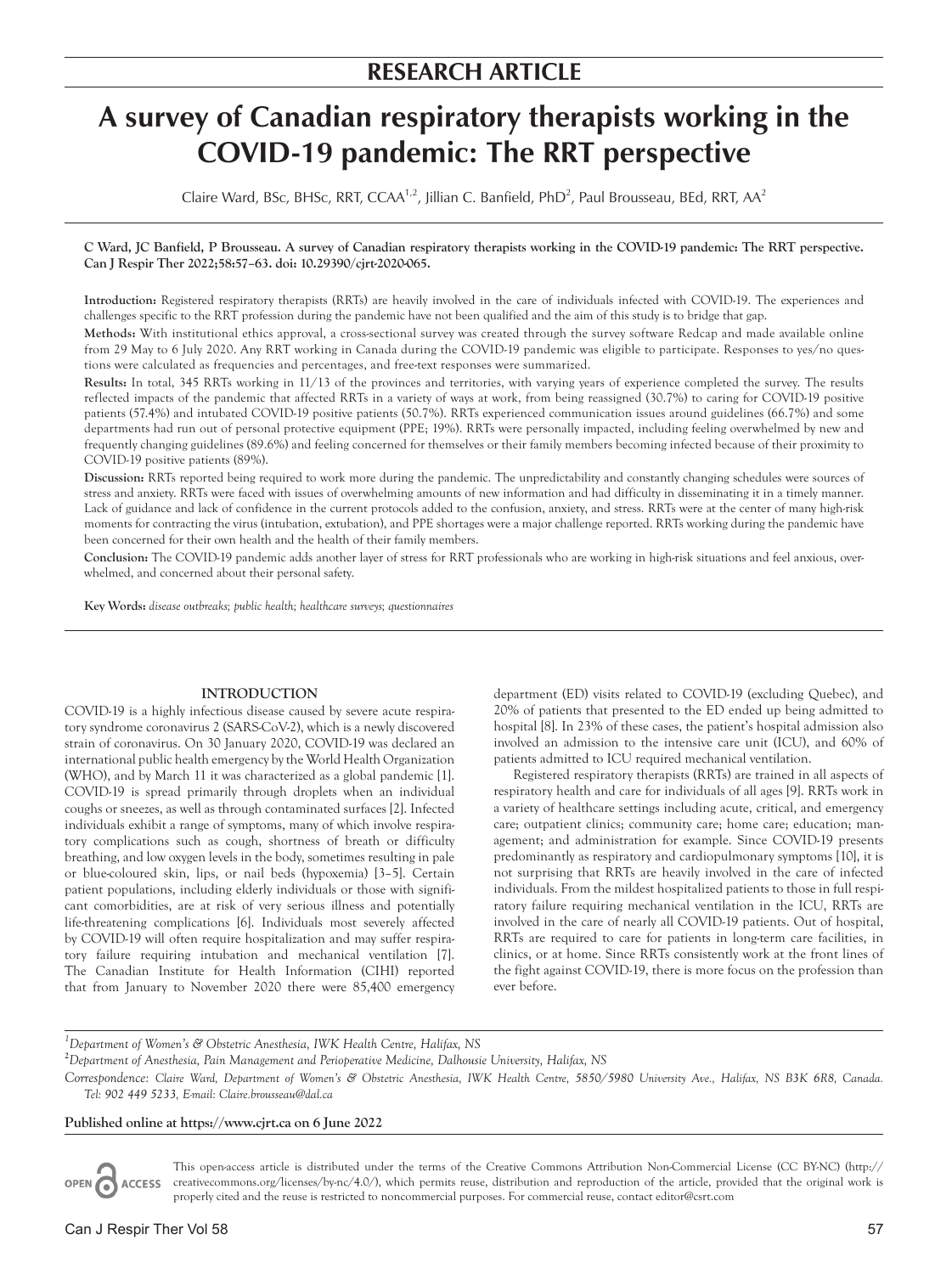Researchers have observed aspects of mental health, psychological burden, post-traumatic stress disorder (PTSD) and burnout in various professional groups working during COVID-19, including nurses, physicians, and paramedics [11–13]. Studies have also looked at the effects on all front-line care workers, including respiratory therapists [14, 15]. A Canadian effort by the Organization for Health Action (HEAL), surveyed members of over 40 national healthcare organizations about the challenges and concerns surrounding COVID-19 [16]. Although RRTs were included in this survey, they have not been the primary focus of any research about COVID-19.

This study aimed to isolate the perspective of RRTs working on the front lines or involved in the preparation and planning for the COVID-19 pandemic. We hypothesized that RRTs would experience their own individual challenges, concerns, and stresses unique to this profession during the pandemic. We expected that worry about access to personal protective equipment (PPE), exposure to the infection for themselves, and exposure for their families would be some of the most common concerns. We also expected to highlight difficulties facing RRTs who are treating COVID-19 patients and aimed to provide insight that may be useful to both front-line professionals and leadership.

#### **METHODS**

After securing institutional Research Ethics Board approval, a crosssectional survey was created using REDCap [17, 18] survey software hosted at Nova Scotia Health. Any RRTs licensed to work in Canada, who had worked during any portion of the COVID-19 pandemic or preparation period were eligible to participate in the survey. The survey was distributed through emails by various provincial regulatory bodies (including Alberta, Saskatchewan, Ontario, Quebec, Nova Scotia, and New Brunswick) and professional societies (typically as an initial posting or email and a follow-up, reminder posting, or email) and advertised through social media platforms. French and English versions of the survey were available. The survey was available from 29 May 2020 to 6 July 2020. Data relating to clinical workload, access to resources and individual challenges, fears, and concerns facing RRTs were collected. For most questions, we provided only "yes" or "no" options from a dropdown (e.g., Are/were you ever responsible for caring for a confirmed COVID-19 positive patient?). Two questions about concerns offered four response options from "not at all concerned" to "very concerned" (e.g., Did you ever feel concerned about the possibility of being infected with COVID-19 in your workplace, as a direct result of working with COVID-19 positive patients?). Throughout the survey, we provided free-text boxes for participants to provide explanations or comments.

Survey data were extracted into an excel worksheet for analyses by the primary investigator. Incomplete survey responses (i.e., with demographic data only) were removed from the dataset; however, participants were allowed to leave individual questions blank if they preferred not to answer. Analyses were completed using descriptive statistics. Means and standard deviations were calculated for age of participants and number of COVID-19 patients. Responses to the yes/no questions were calculated as frequencies and percentages. For free-text responses, answers for each question were extracted into a separate text document and analyzed by the primary investigator. Answers were then grouped by key themes like "workload" and "communication" and were summarized. Responses were also analyzed by province, and results of selected questions were summarized into Table 1.

## **RESULTS**

The survey was accessed 452 times. Of these, 92 entries had no data and were removed. A further 15 participants completed only the demographic data and were excluded. A total of 345 survey entries remained for analysis.

We received completed responses from RRTs working in 11/13 of the provinces and territories. The breakdown of responses by province or territory of employment is shown in Figure 1. There were responses from 276 individuals (80%) who identified as female and 69 individuals (20%) who identified as male. The average age of respondents was 39.15 years (min = 21, max = 70). The years of work experience and primary work environment of survey respondents are shown in Figures 2 and 3, respectively. Primary work environments included critical and acute care, neonatal and pediatric care, operating room (and anesthesia

## **TABLE 1**

#### **Provincial-level results of selected survey questions and COVID-19 case data at the time of the survey closing date.**

|                                                                                                                                                                                                                                        | <b>British</b><br>Columbia | Alberta           | Saskatchewan       | <b>Manitoba</b>   | Ontario           | Quebec            | NB, NS, PEI,<br>NFLD, Yukon |
|----------------------------------------------------------------------------------------------------------------------------------------------------------------------------------------------------------------------------------------|----------------------------|-------------------|--------------------|-------------------|-------------------|-------------------|-----------------------------|
| Positive COVID-19 Cases (to 6 July 2020)                                                                                                                                                                                               | 2,978                      | 8,389             | 805                | 325               | 37,829            | 55,937            | 1,534                       |
| COVID-related deaths (to 6 July 2020)                                                                                                                                                                                                  | 183                        | 155               | 14                 | $\overline{7}$    | 2,743             | 5,665             | 69                          |
| <b>Survey questions</b>                                                                                                                                                                                                                |                            |                   |                    |                   |                   |                   |                             |
| Work requirements: "Are/were you being required to work<br>more, or different hours than your normal work assignment<br>outside of the pandemic?" $(n = positive$ responses)                                                           | 19%<br>$(n = 7)$           | 28%<br>$(n = 13)$ | 29%<br>$(n = 4)$   | 19%<br>$(n = 5)$  | 49%<br>$(n = 37)$ | 53%<br>$(n = 10)$ | 45%<br>$(n = 54)$           |
| Communication: "Have you experienced any issues with<br>the communication of new information or receiving updates<br>to practice recommendations within your department or<br>practice?" $(n = positive$ responses)                    | 62%<br>$(n = 23)$          | 55%<br>$(n = 26)$ | 64%<br>$(n = 9)$   | 93%<br>$(n = 25)$ | 74%<br>$(n = 56)$ | 84%<br>$(n = 16)$ | 62%<br>$(n = 74)$           |
| Psychological stress: "Have you ever experienced:<br>feeling overwhelmed by new information or quidelines in<br>your practice?" $(n = positive$ responses)                                                                             | 86%<br>$(n = 32)$          | 91%<br>$(n = 43)$ | 100%<br>$(n = 14)$ | 93%<br>$(n = 25)$ | 89%<br>$(n = 68)$ | 89%<br>$(n = 17)$ | 88%<br>$(n = 105)$          |
| Perceived risk: "Did you ever feel that you were at an<br>increased risk of exposure to COVID-19 as a result of a<br>decreased availability of hospital resources?" (PPE, staff,<br>equipment, etc.) $(n = positive response)$         | 19%<br>$(n = 7)$           | 32%<br>$(n = 15)$ | 50%<br>$(n = 7)$   | 52%<br>$(n = 14)$ | 51%<br>$(n = 39)$ | 26%<br>$(n = 5)$  | 24%<br>$(n = 29)$           |
| Perceived risk: "Did you ever feel concerned about the<br>possibility of being infected with COVID-19 in your<br>workplace, as a direct result of working with COVID positive<br>patients?" ( $n =$ somewhat, quite or very concerned) | 95%<br>$(n = 35)$          | 83%<br>$(n = 39)$ | 100%<br>$(n = 14)$ | 81%<br>$(n = 22)$ | 92%<br>$(n = 70)$ | 95%<br>$(n = 18)$ | 88%<br>$(n = 105)$          |

Note: NB, New Brunswick; NS, Nova Scotia; PEI, Prince Edward Island, NFLD, Newfoundland and Labrador.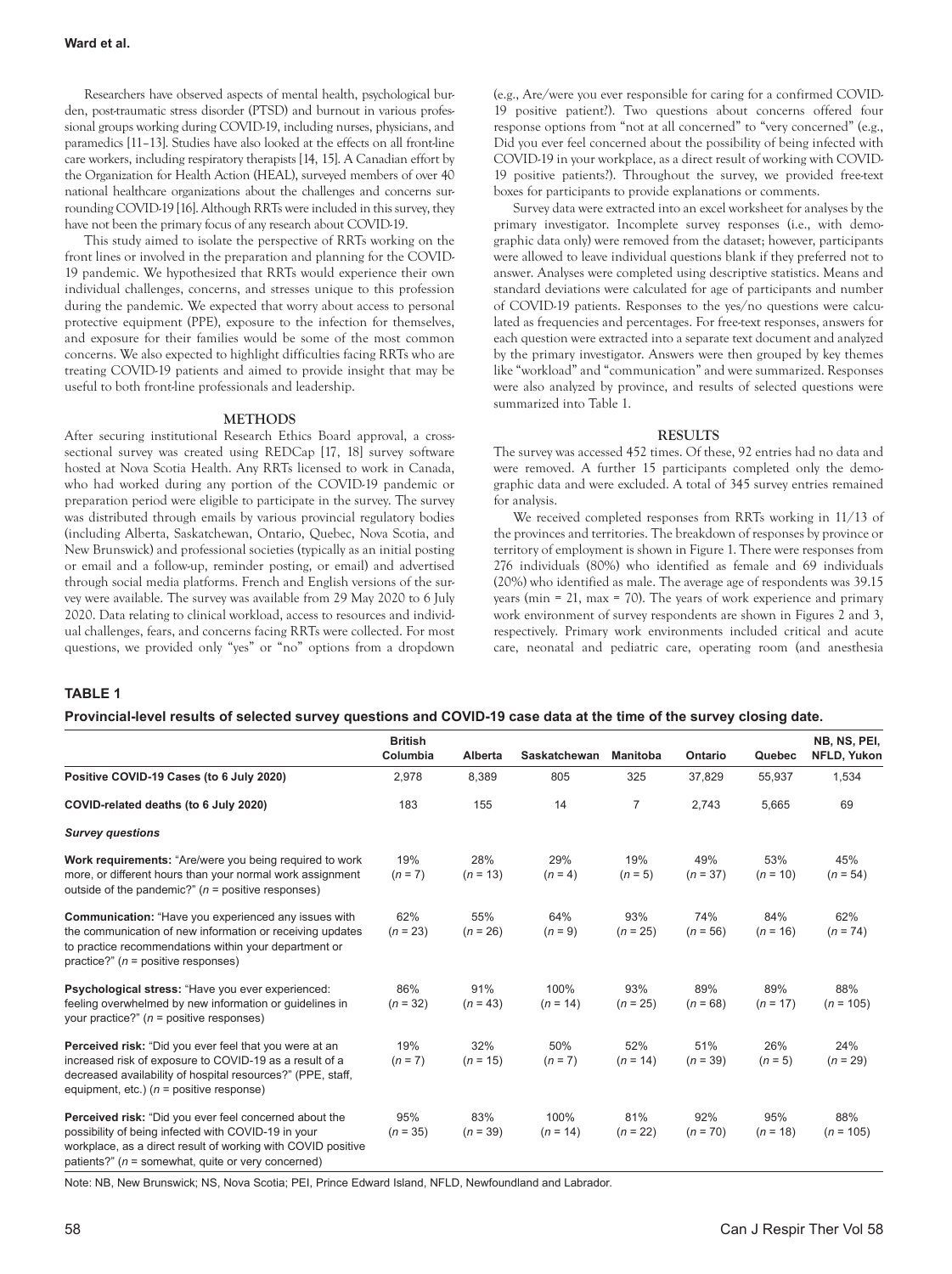## **FIGURE 1**

**Breakdown of survey respondents by province of employment.**



## **FIGURE 2**

**Breakdown of survey respondents by years of work experience.**



assistants), various clinics (including pulmonary function testing, sleep clinics, COPD and asthma clinics, and a variety of outpatient clinics), homecare and long-term care, education and leadership, or other settings not previously listed.

Across the 10 free-text questions we provided throughout the survey for participants to elaborate on their responses, we received a total of 775 free-text responses. For the free-text question at the end of the survey, we asked about overall experiences and general comments relating to working during the pandemic. A total of 83 responses were received in response to this question.

#### **Workload**

There were 106 participants (30.72%) who were reassigned or experienced a change in their workplace assignment as a result of the COVID-19 pandemic, and 27.35% (*n* = 29) of these were moved into a critical care setting. A total of 36.23% (*n* = 125) of participants stated that they had been required to work more, or different hours, during the pandemic, and 17.97% (*n* = 62) said that RRTs in their department had been asked to return to work from a leave of absence.

#### **FIGURE 3**

**Breakdown of survey respondents by primary work environment prior to COVID-19.**



In total, 57.39% (*n* = 198) of RRTs reported that they had been responsible for the care of a confirmed COVID-19 positive patient and cared for an average of 3.7 COVID-19 patients at one time (min = 1, max = 20). Similarly, 50.72% (*n* = 175) of RRTs were responsible for the care of an intubated COVID-19 patient, with an average of 3.1 intubated COVID-19 patients at one time (min = 1, max = 12). There were 169 respondents (48.99%) who assisted with the intubation of a COVID-19 patient, 54 individuals (15.65%) who were responsible for performing the intubation, and 111 (32.17%) individuals responsible for extubation. There were two free-text questions asked, with a total of 141 responses received, that related to workload. RRTs reported being relocated, or being required to cover additional roles due to layoffs, staff shortages, or covering new areas or hours of work. Most commonly, RRTs reported being required to work more during the pandemic. Often staff worked overtime, had vacation time denied, or worked fulltime instead of part-time. Some RRTs in clinic positions stated that they were working to cover additional roles of individuals who had been laid off. One respondent stated, "All employees except for me got laid off at my office therefore I needed to fill the admins role and take over for the other RT while also implementing new processes for COVID." Meanwhile, others were forced to work fewer hours with less pay or had been laid off themselves: "Lost my respiratory education jobs as clinics shut down," and "Sleep labs sending very few referrals at this time, hence laid off."

## **Communication**

For 308 (89.28%) survey participants, new practice guidelines were implemented specifically for COVID-19 patients. A total of 70.14% (*n* = 242) of RRTs reported feeling that they were provided with updates to best practice guidelines for treating COVID-19 patients, and 309 (89.56%) RRTs said they felt overwhelmed by the influx of new information. As well, 66.67% (*n* = 230) said they had experienced issues with communication around new information or guidelines, and 88.12% (*n* = 304) had received conflicting information from different care areas (intensive care unit, emergency department, or patient floors, for example). There were two free-text questions asked, with a total of 365 responses received that related to communication. Respondents commented on the massive volume of new information being introduced and the continuously changing guidelines, which varied from one day to the next and sometimes even changed multiple times within the same day. Communication felt slow within and between professions, and staff reported feeling that their practices were lagging behind the current recommendations and research. Respondents in managerial positions also reported having difficulties communicating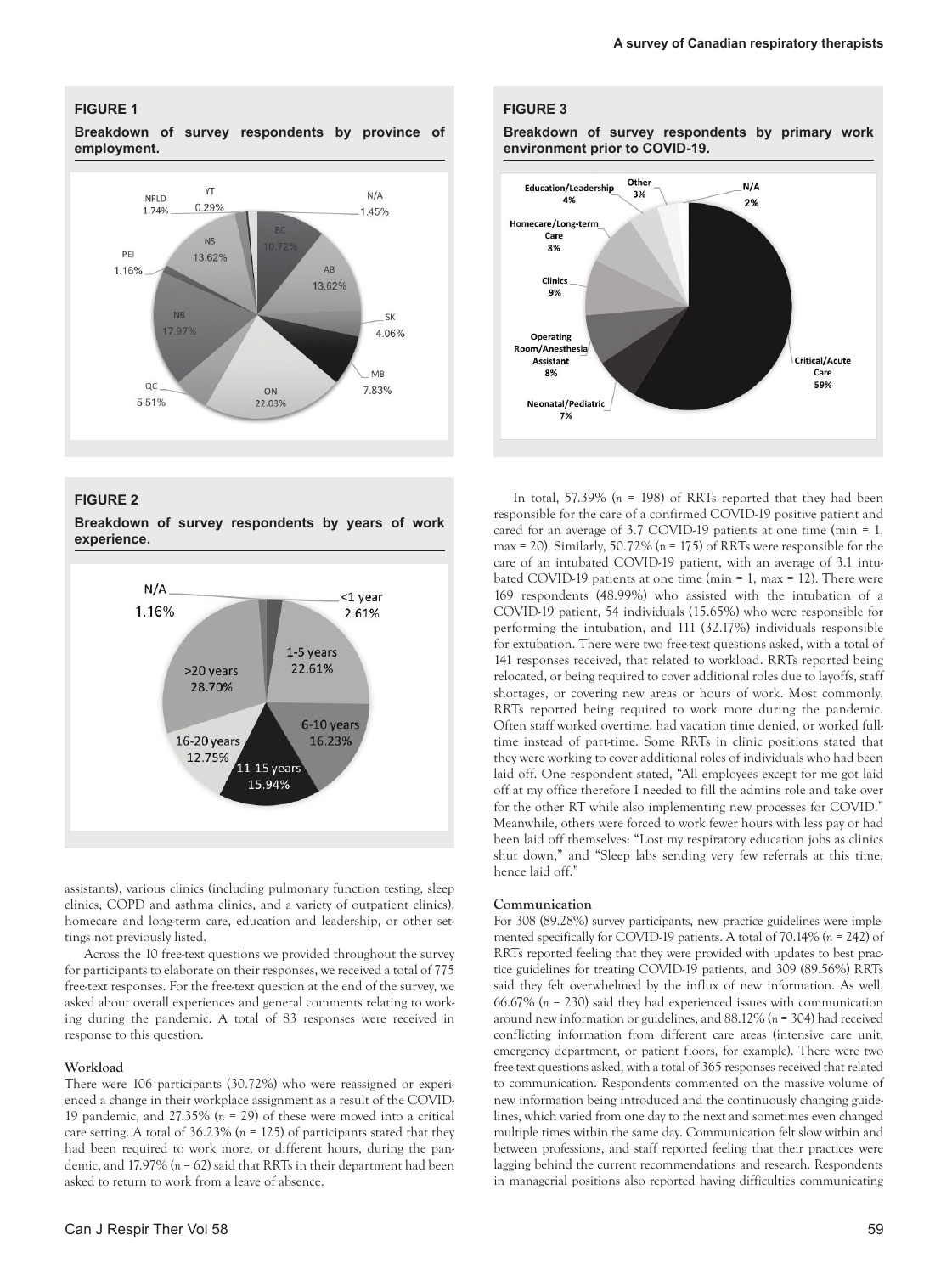the overwhelming amounts of new information to staff. Many reported that meeting with staff in-person was key, but with RRTs frequently working different hours, this was not always possible. When new guidelines were eventually introduced, it did not happen uniformly across care areas. Sometimes the written guidelines also varied significantly from what was being encouraged in practice. Many RRTs reported inconsistencies between the expectations from different care areas, professions, and even between different practitioners. They frequently felt as though they were forced into conflicts between professionals with different preferred practices. As well, they knew that many other professions had received different, or limited, information and looked to them as leaders. However, they felt confused themselves and were unsure how to help educate others. RRTs felt that they were not included in many of the important conversations and decisions within their institutions, despite being at the center of treating COVID-19 patients.

## **Health and safety and psychosocial risks**

Of all respondents, 42 (12.17%) RRTs did not feel adequately trained in the use of PPE in preparation for the pandemic, 21 (6.09%) reported that they did not receive formal N95 mask fit testing, and 74 (21.45%) had not received any additional training on the use of PPE in the context of COVID-19 patients.

In 84.06% (*n* = 290) of responses, RRTs reported their department had implemented equipment-sparing measures to preserve PPE supplies. This included restricting the use of certain PPE (*n* = 100/290), using the same PPE for multiple patients or the whole shift (189/290), re-using or re-sterilizing PPE (171/290), or by other means (45/290). In 19.42% (*n* = 67) of responses, RRTs reported their department had run out of PPE. Three respondents (0.87%) reported having to restrict ventilator access in their hospitals due to equipment shortages, and 24 (7.00%) respondents reported having to withhold care for COVID-19 patients for other reasons (such as cancelling some services, withholding certain treatments, or refusal to intubate).

The survey showed that 32.17% (*n* = 111) of RRTs felt they were at an increased risk of contracting COVID-19 themselves, due to shortages or lack of PPE, and 40.87% (*n* = 141) felt at an increased risk due to overall decreases in hospital resources (staff, equipment, training). In total, 88.98% (*n* = 307) of RRTs felt some level of concern about being infected with COVID-19 themselves, and 86.67% (*n* = 299) felt concerned about someone in their immediate family becoming infected as a direct result of them working with positive patients (Figure 4).

Results showed that 19.7% (*n* = 68) of respondents had been tested for COVID-19, 10.4% (*n* = 36) had someone in their department who had contracted the virus, 1.74% (*n* = 6) had contracted COVID-19

## **FIGURE 4**

**Respondents' reported level of concern for themselves or their family members contracting COVID-19 as a result of their professional responsibilities.**



themselves, and 19.42% (*n* = 67) had missed work due to isolation or illness. There were five free-text questions asked, with a total of 186 responses received, that related to health and safety or psychosocial risks. RRTs commented on a lack of training and education and again felt that there were issues with communication, conflicting information and instructions, and frequently changing guidelines. With PPE shortages, proper equipment was often difficult to access and couldn't be used for learning and training. Some RRTs even felt obligated to purchase their own PPE for their safety. RRTs frequently felt that they were unnecessarily exposed due to equipment-sparing measures, especially near the beginning of the pandemic: "Some staff became positive after sparing measures early on," and "Initially, procedure masks were not given to staff due to supply levels. Several staff members became Covid + from fellow staff and some from patients in ER where access to N95s was restricted." Poor screening of patients, PPE that was difficult to access or used for multiple patients over extended periods of time, or even use of alternative PPE that didn't fit as well, all led to potential exposures for RRTs. Many departments did not accommodate social distancing or allow for clean changing and eating areas away from work areas, often leaving RRTs to become unnecessarily infected by other staff within their own and other professions. RRTs reported feeling that their safety or the safety of patients was not always the highest priority. Conservation of PPE, financial implications, and even other professions felt like they were being prioritized over RRT staff safety: "We were asked to do the job of other professions so they did not have to be exposed (draw blood for the lab, perform ECG's). We did not necessarily have to see these [patients] therefore we were being exposed more often and to [patients] that would not have been ours to treat." PPE was reportedly available for some people, or some situations, which again led to perceived disorganization and confusion. Patients were still being brought in to appointments in some clinics, which may have led to unnecessary exposures for RRTs working there. Respondents frequently reported feeling that the overall quality of care they were able to provide was lower, and they were forced to withhold care on patients in certain circumstances. Many aerosol-generating medical procedures (AGMP) were initially being withheld on all patients, and they were often given alternative treatments that were viewed as less effective. In the most severe cases, ventilator access was restricted. Patients who refused intubation may not have been offered the usual comfort therapies, such as Hi flow oxygen or Bilevel Positive Airway Pressure therapy, as these were considered AGMPs.

To limit exposure, RRTs also reported performing fewer ventilator checks. RRTs working in clinics reported that many of their clinic and outpatient services were cancelled or restricted, leaving their patients without access to those services.

#### **Provincial-level results**

Respondents' results were examined at a provincial level as well. The results and breakdown by province for some of the survey questions can be seen in Table 1. Some of the most impactful questions were included, and some provinces with similar COVID-19 case numbers were grouped to preserve anonymity in provinces with low response rates. COVID-19 case numbers and COVID-19-related deaths are also reported up to the survey closing date (6 July 2020). The results showed that the experiences were similar across the country when it came to communication challenges, stress or perceived risk, regardless of the number of positive COVID-19 cases.

#### **DISCUSSION**

The results of this study shed light on the experiences, challenges, and difficulties faced by RRTs working on the front lines of the COVID-19 pandemic in Canada. There were 345 completed survey responses from RRTs in 11/13 provinces and territories (Figure 1). According to the CIHI, there were 11,976 active RRTs in Canada in 2018 [19] giving a nearly 3% response rate for this survey. There were also 80% (*n* = 276) of respondents who self-identified as female and 20% (*n* = 69) who identified as male, which is consistent with the CIHI data showing that an average of 74.9% of RRTs in Canada in 2018 were females. The results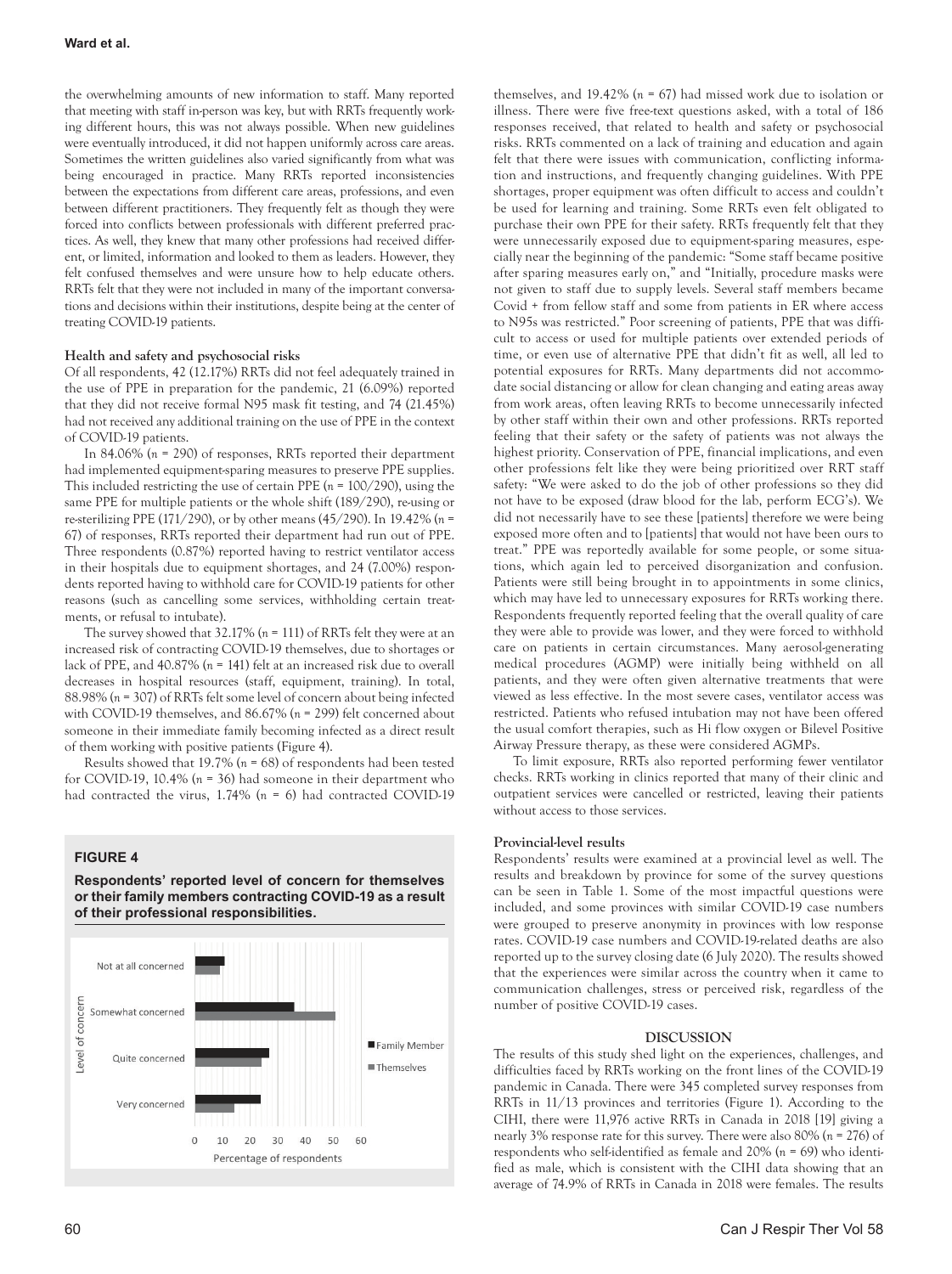highlight some of the concerns of the RRTs working during a pandemic, in an already stressful profession.

#### **Workload**

RRTs work in a variety of settings, both in and out of hospital, and may work varying schedules including shift work and on-call coverage. In anticipation of increased hospitalizations during COVID-19, many hospitals redeployed staff to help on the front lines and created space to accommodate the potential influx of infected individuals [20]. Most commonly, RRTs reported being required to work more (including mandated overtime shifts and being denied vacation time) during the pandemic. Some worked longer shifts or more hours each day; covered more on-call, nights, evenings, and weekends; or had fewer days off. Working with critically ill patients is physically demanding too, and this increase in workload was evidently felt within the profession. This level of physical demand without adequate rest and recovery has been linked to burnout, physical exhaustion, work-related injuries, and self-sacrifice [21]. In some cases, hospital departments increased their staffing to help with the increased workload, which meant more support for RRTs on each shift, but still meant an increase in staffing requirements. The unpredictability and constantly changing schedules were sources of stress and anxiety for many. Notably, the increase in work requirements was reported more dramatically in the mid- and eastern provinces than the western provinces (Table 1). While this may reflect the staffing models being used, and the ability to accommodate an influx of patients at baseline staffing levels, further research should be conducted to explain this difference.

The challenges highlighted here are important for both the physical and emotional health of RRTs, and should be considered by leadership and management for improved resource planning through future waves of COVID-19.

#### **Communication**

Though COVID-19 is similar to other known coronaviruses, such as Severe Acute Respiratory Syndrome and Middle East Respiratory Syndrome, COVID-19 is the first of these to cause a global pandemic [1]. In the age of social media and technology, new research, information, and best-practice guidelines can be disseminated more quickly than ever before, as can misinformation about the pandemic. As a result, the COVID-19 pandemic has also been accompanied by an infodemic, which caused significant confusion and anxiety [22]. This is particularly problematic for front-line workers who need timely access to the most current, consistent, and accurate information. RRTs in Canada were also faced with these issues of overwhelming amounts of information, difficulty in disseminating this new data in a timely manner, and conflicting information. Survey respondents overwhelmingly named this as one of the biggest challenges. Though only 2/9 free-text survey questions asked directly about communication, over half of the free-text responses received related to communication challenges. This is an indication to leadership about how significant the communication issues were for RRTs and reveals an area where more focus and emphasis should be placed on making improvements for the profession moving forward. As this was arguably the most significant challenge, and the one that was discussed most by survey respondents, it needs to be prioritized for improvement in relation to COVID-19 and in general within the profession.

The vast majority of RRTs reported that their department had implemented new treatment guidelines, specifically related to COVID-19 patients, often with regards to AGMPs such as intubation or extubation, mechanically ventilated patients, suctioning, and cardiac arrest procedures. Similarly, nearly all RRTs reported feeling overwhelmed by the new information and guidelines being introduced, and two-thirds had experienced issues with the communication of this new information. Staff felt confused, as information seemed contradictory or unclear, at times. For RRTs doing shift work, coming back to work after several days off caused significant anxiety, knowing that all of the practice guidelines would likely be different.

Although new guidelines were rapidly being introduced, RRTs reported that implementation felt very slow. While many respondents felt confident that they were being provided with the current bestpractice guidelines for treating COVID-19 patients through their workplaces, implementation of these changes was slow to become formalized, and sometimes the recommendations had already changed again by that time. These challenges surrounding communication of crucial information, combined with delays in formalizing and implementing this information in practice led to confusion and inconsistency. These results highlight an opportunity for management and senior leadership to make improvements to the way that information is communicated. These continuously changing guidelines and protocols and lack of clear or consistent communication and leadership had a major impact and was a source of significant stress for the profession. In the hospital, RRTs work in so many different areas and are unique in that they are expected to know and work under the different protocols and guidelines in each of these areas. With most respondents reporting that they had received conflicting information in different care areas (intensive care unit versus emergency department, or different floors or patient wards, for example), this was a significant issue faced by RRTs. "Different areas of the hospital had their own protocols, which made it difficult because we had to know all of them," and "…different interpretation and implementation of policy across the hospital" were two comments provided from respondents. One respondent also noted that different areas "…had different policies in place which made it difficult to know what respiratory care could be provided to each patient. Updates were made at different times and it was difficult and stressful to follow along." While communication issues were not specific to the RRT profession [23], the experience of having to work in so many different care areas and be expected to know the nuances between the policies, guidelines, and expectations in each is unique to the RRT experience.

The confusion and inconsistencies were compounded by a perceived lack of leadership and guidance. At times, new policies were created by non-clinical team members and felt impractical. This lack of guidance and lack of confidence in the current protocols added to the confusion, anxiety and stress felt by many RRTs.

#### **Health and safety risks**

RRTs are put in many high-risk professional situations and are at a higher risk for respiratory infections and illnesses than other health professionals [24, 25]. RRTs are involved in most, or all AGMPs in the hospital. In the context of COVID-19, which is primarily spread through airborne droplets, this puts RRTs at the center of many high-risk moments for contracting the virus.

Over half of respondents had cared for a confirmed COVID-19 positive patient, and half had cared for an intubated COVID-19 patient. Endotracheal intubation and extubation are considered especially hazardous AGMPs [26]. Of all respondents, half reported being present for the intubation of a COVID-19 patient, with some being personally responsible for the intubation, and nearly one-third were responsible for the extubation of a COVID-19 patient.

An integral part of ensuring the personal safety of healthcare workers treating COVID-19 patients is the proper use of appropriate PPE. Droplet and contact precautions have been recommended for routine care of COVID-19 patients, and airborne precautions have been recommended for any AGMPs performed on confirmed or suspected positive patients [27]. Improper donning and doffing of PPE can lead to potential virus contamination, highlighting the importance of proper education, training and individual fit-testing of PPE [28]. The majority of respondents felt that they received adequate education and training around the use of PPE in the context of COVID-19 patients. They had undergone simulation training sessions, education sessions, and some hospitals had assigned "safety officers" to be available to observe and help, when required. However, some still reported feeling unprepared or confused about proper procedures and techniques. Less than onequarter of respondents had not received additional PPE training to prepare for the pandemic, and a small number had still not been fit-tested for N95 masks.

PPE shortages were a major challenge reported by RRTs. The majority of respondents reported that their department had implemented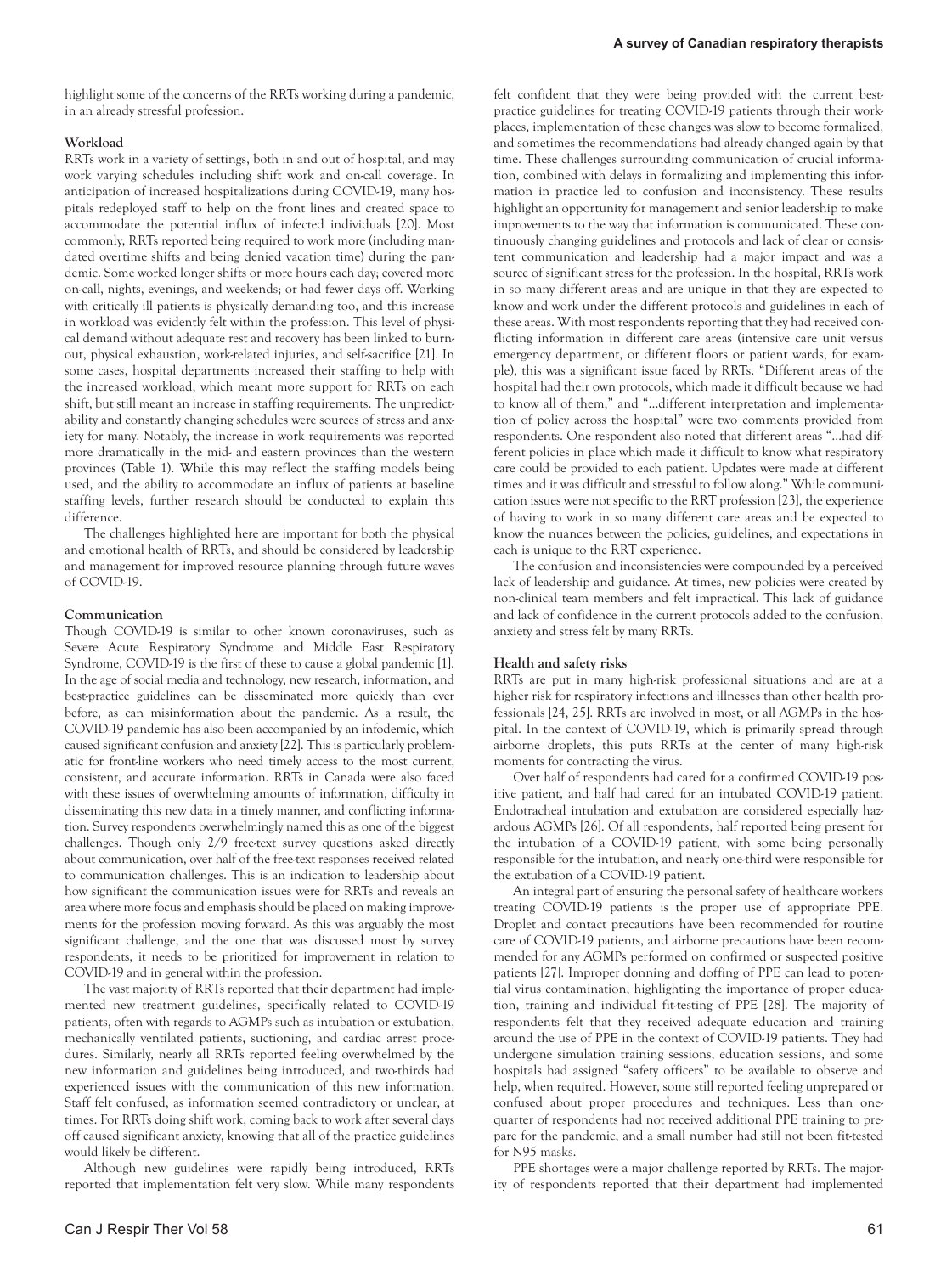equipment-sparing measures to save PPE, though few reported that their hospital had actually run out of PPE at the time of the survey. The impacts of these shortages were felt by RRTs across the country, nearly half of respondents reportedly feeling that they were at an increased risk of exposure to the virus as a direct result of resource shortages such as PPE, staff, or equipment. At the time the survey was completed, there were RRT respondents that had required COVID-19 testing, had someone in their department who had contracted the virus, or had tested positive themselves. At a time when RRTs were already being spread very thin, many RRTs also reported having missed work due to isolation or illness. This was very challenging for RRTs, who were forced to work short-staffed and left feeling like their safety was not a top priority, having frequently been unnecessarily exposed to COVID-19.

# **Psychosocial risks**

The psychological toll on front line RRTs in the pandemic has been enormous. Stress, burnout, and compassion fatigue are all welldocumented challenges facing critical care workers and RRTs caring for critically ill patients [29–31]. Burnout in front-line workers has been linked to a decrease in quality of care, patient satisfaction, productivity, and team morale, and an increase in medical errors and rates of turnover [21]. On a personal level, the emotional toll to healthcare professionals is significant as well, with burnout being tied to higher rates of substance abuse, depression, PTSD, and suicide [21]. As well as the health and well-being of their patients, RRTs working during the pandemic have been concerned for their own health and the health of their family members. The majority of RRTs were concerned about being infected because of their work with COVID-19 patients and the risk that this may pose to their family members (Figure 4).

There has been a significant emotional toll on RRTs in the pandemic. Respondents frequently reported feeling that the overall quality of care they were able to provide was lower, and they were forced to withhold care on patients in certain circumstances. Though RRTs are familiar with critical illness and death in their work, repeated exposures to these situations can cause significant emotional distress, anxiety, and stress [32]. Aside from COVID-19 patients, RRTs commented that they felt the overall quality of care for all patients was affected. For example, AGMP procedures were often temporarily being withheld which "…prevented some patients from receiving the optimal therapy (high flow nasal prongs, non-invasive ventilation, aerosol therapy," and "necessary therapies had to be withheld from patients due to isolation or PPE concerns until COVID swab samples were received." Care for non-COVID-19 patients was negatively impacted: "It was difficult treating emergency room and floor patients with COPD exacerbations that had symptoms of their pathology which were also symptoms of COVID," and "In the midst of people being scared of getting COVID, I felt that the overall quality of care was less, instead of treating the obvious issues, care was delayed due to COVID concerns." This feeling of also being unable to properly provide care for non-COVID-19 patients added to the emotional toll and stress of trying to make the best decisions for all patients in the face of so many new challenges.

Several strategies have been recommended to help build resilience and combat challenges like burnout, stress, and anxiety often facing frontline healthcare professionals. These interventions can be at an organizational level (improving staffing levels, education and infrastructure), at a team level (team-building and communication training, regular debriefing sessions, prioritizing just culture, and increased engagement from leadership and management), and an individual level (identifying the need for and availability of support, mental health wellness days, and follow-up on long-term ICU patients) [21]. Many or all these strategies would be beneficial to RRTs in the months and years to come and should be supported by their respective institutions and leadership teams.

# **Provincial-level results**

The provinces were disproportionately affected by the initial waves of COVID-19. The number of positive COVID-19 cases and COVID-19 related deaths (Table 1) were much higher in some provinces than others. To observe the effect that this may have had on frontline RRTs and

their experiences dealing with the pandemic, the results of survey questions relating to some of the most impactful issues were examined at a provincial level. Despite having lower overall numbers of positive COVID-19 cases, the Atlantic provinces reported some of the highest rates of increases or changes to working hours, along with Ontario and Quebec. British Columbia, Alberta, Saskatchewan, and Manitoba reported lower rates of increased work requirements.

When it came to encountering challenges with communication, feeling overwhelmed by new information and guidelines, and a perceived risk of potentially being exposed and infected with COVID-19, RRTs unquestionably reported having experienced these issues across the country, regardless of infection rates. The fear and concern about potentially being infected as a direct result of being a frontline RRT was reported conclusively in all provinces, in spite of the highly variable infection rates. Some respondents in provinces with lower COVID-19 rates commented that "…seeing what was transpiring in other provinces and the anticipation and preparation for the worst case scenario was very anxiety inducing in itself." Overall, the differences among provinces were minimal in terms of the psychosocial toll of being a frontline RRT.

# **Limitations**

One limitation of our study is a low response rate. Though response rates for surveys can vary considerably [33], online surveys typically have a response rate of 20%–30% [34]. With such a low response rate, there is potential for nonresponse bias and poor representation. Considering the themes that emerged from the survey results, including the increase in workload and stress for RRTs, it is not surprising that the response rate was low. RRTs are already so fatigued from working in the pandemic, the added responsibility of completing the survey would be challenging for many. We felt that the responses that we did receive were very valuable and provided rich insight into the lives of RRTs working during the pandemic. Future data collection of this type could be coordinated by the regulating bodies or professional associations, which might help to improve the response rates and mitigate some of the issues with poor representation and generalisability.

Another possible limitation is that our survey provides a picture of one small portion of the COVID-19 pandemic. As future "waves" continue to occur, RRTs will continue to be at the front lines. Some of the experiences may change, and new challenges may arise. As well, though we tried to make most of the survey questions applicable to RRTs working in all settings, many were specific to RRTs working in the hospital setting. We appreciate that RRTs are working in a large variety of settings throughout the pandemic, and this survey may not have been able to look at each of these specialty practices in detail.

Surveys are also susceptible to bias as a result of the subjective experiences of each individual respondent. Self-reporting is thought to rarely be an accurate account of events [35]. These subjective responses could potentially influence the overall results and impact the applicability of proposed findings. Though every attempt was made to ensure that the survey questions remained neutral, there is also a potential that biases from the research team could influence the wording of questions which could influence the way in which they were answered.

# **CONCLUSION**

The results of our survey highlight the RRT experience during the COVID-19 pandemic. Though RRTs across the country may have experienced different approaches to preparing for the pandemic, the challenges, emotions, fears and triumphs were similar for everyone. RRTs are heavily involved in the care of infected individuals and the profession has many unique challenges. While challenges with communication and increased workload were not specific to this profession, the respiratory aspect of this virus and the massive reach of the RRT profession within the healthcare sector uniquely positions these professionals to be impacted by many of these issues in a very significant way. Further research is needed to quantify the extent of the differences between RRTs and other professions. The COVID-19 pandemic adds another layer of stress for RRT professionals, who are working in high-risk situations and feel anxious, overwhelmed, and concerned about their